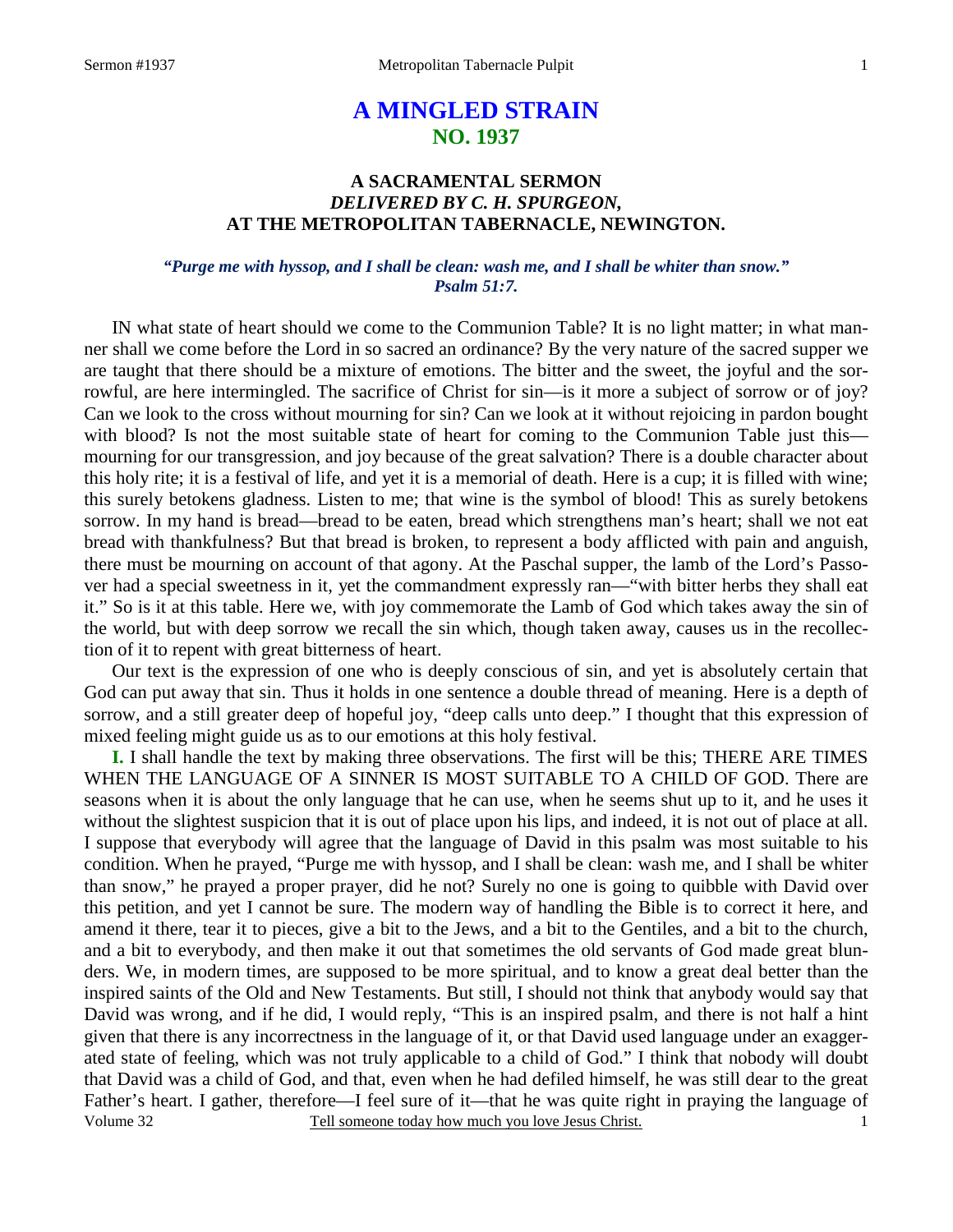this fifty-first psalm, and saying, "Have mercy upon me, O God, according to Your loving-kindness; according unto the multitude of Your tender mercies blot out my transgressions; wash me thoroughly from my iniquity, and cleanse me from my sin!" Yet this is precisely the way in which an unconverted man ought to pray, just the way in which every soul that comes to God may pray. It is only an enlargement of the prayer of the publican, "God be merciful to me a sinner!" This language, so suitable to the sinner, was not out of place in the mouth of one who was not only a believer, but an advanced believer, an experienced believer, yes, an inspired believer, a teacher of others, who, with all his faults, was such a one as we shall rarely see the likes of again. Yes, among the highest of saints, there was a time with one of them, at least when the lowliest language was appropriate to his condition. There is a spirit abroad which tells us that children of God ought not to ask for pardon of their sins, for they have been pardoned, that they need not use such language as this, which is appropriate to sinners, for they stand in a totally different position. What I want to know is this, where are we to draw the line? If, on account of a certain sin, David was perfectly justified in appealing to God in the same style as a poor, unforgiven sinner would have done, am I never justified in doing so? Is it only a certain form of evil which puts a man under the necessities of humiliation? It may be that the man has never fallen into adultery, or any other gross sin, but is there a certain extent of sin to which a man may go before, as a child of God, he is to pray like this? And is all that falls below that high-water mark of sin a something so inconsiderable that he need not go and ask any particular forgiveness for it, or pray like a sinner at all about it? May I under most sins speak very confidently as a child of God, who has already been forgiven, to whom it is a somewhat remarkable circumstance that he should have done wrong, but still by no means a serious disaster? I defy anybody to draw the line, and if they do draw it, I will strike it out, for they have no right to draw it. There is no hint in the Word of God that for a certain amount of sin there is to be one style of praying, and for a certain lower amount of sin another style of praying.

 I venture to say this, brethren, going farther—that, as this language is certainly appropriate in David's mouth, and as it would be impossible to draw any line at which it would cease to be appropriate, the safest and best plan for you and for me is this—seeing that we are sinners, if we have not been permitted to backslide as much as David, yet *we had better come in the same way,* we had better take the lowest place, urge the lowliest plea, and so make sure work of our salvation. It is safest to assume the greatest supposable need. Let us put ourselves into the humblest position before the throne of the heavenly grace, and cry, "Have mercy upon me, O God, according to Your loving-kindness: according unto the multitude of Your tender mercies blot out my transgressions!"

 But is not a man of God forgiven? Yes, that he is! Is he not justified? Yes, that he is. "Who shall lay anything to the charge of God's elect?" Let that all stand true in the highest sense that you can give to it, but for all that, the sinner's cry is not thereby hushed into silence. True children of God cry, and let me tell you they cry after a stronger fashion than other children. They have their confessions of sin, and these are deeper and more intense than those of others. Whatever our confidence may be, our Lord Jesus Christ never told us to pray, "Lord, I thank You that I am forgiven, and therefore have no sin to confess; I thank You that I need not come to You as a sinner!" But He put into the mouth of His disciples such words as these, "Our Father, which are in heaven, forgive us our trespasses, as we forgive them that trespass against us." I reckon that the Lord's Prayer is never out of date. I expect to be able to pray it when I am on the brink of heaven, and if I should ever be sanctified to the fullest extent, I shall never turn round to the Savior, and say, "Now, my Lord, I have got beyond Your prayer! Now, Savior, I can no more address my Father who is in heaven in this language, for I have outgrown Your prayer!" Brethren, the notion sounds to me like blasphemy. Never shall I say to my Savior, "I have no necessity now to come to Your precious blood, or to say to You, 'Wash me, and I shall be whiter than snow.'" Listen, brethren, "If we walk in the light, as He is in the light, we have fellowship one with another," and what then? Why, even then "the blood of Jesus Christ His Son cleanses us from all sin." We still need the blood when walking in the light, as God Himself is in the light.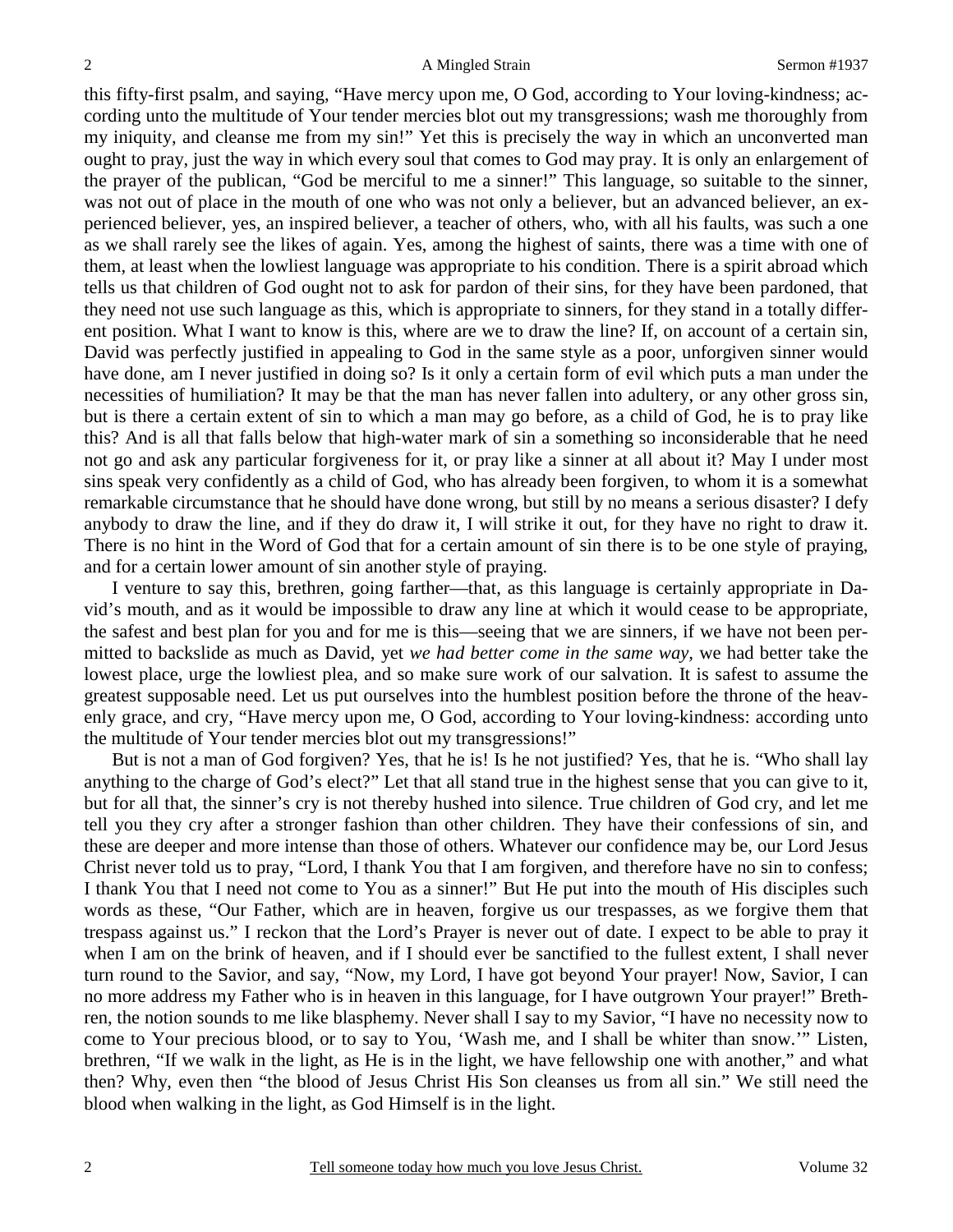#### Sermon #1937 **A Mingled Strain** 3

 While we are here below we shall need to use just such language as David did. Appropriate as our text is to the sinner, it is equally appropriate to the saint, and he may continue to use it till we get to heaven. Remember, Brethren, that when our hearts cannot honestly use such language, we may think that we are raised up by faith, but it is possible that we may be blown up by presumption. When we do not bow into the very dust, and kiss the Savior's feet, and wash them with our tears, we may think that it is because we are growing in grace, but it is far more likely that we are swelling with self-esteem. The more holy a man is, the more humble he is. The more really sanctified he is, the more does he cry about his sin, whatever it may be—"Oh, wretched man that I am! Who shall deliver me from the body of this death?" When you get the clearest possible view of God, what will be the result? Why, the deepest downcasting in your own spirit. Look at Job. He can answer his wretched accusers, but when he sees God—ah, then he abhors himself in dust and ashes! Was Job wrong in heart? I question whether any of us are half as good as Job. I am sure few of us could have played the man as he did under his sorrows. With all the failure of his patience, the Holy Spirit does not call it a failure, for He says, "You have heard of the patience of Job." He says not, "of his impatience," but "of his patience," and yet this blessed, patient man, patient even by God's own testimony, when he saw God, abhorred himself. Look at Isaiah, again. Was there ever a tongue more eloquent, more consecrated, more pure? Were there ever lips more circumcised to God than those of that mighty evangelical prophet? And yet, when he beheld the glory of the Lord, the train of the Lord filling the temple, he said, "Woe is me! For I am a man of unclean lips, and I dwell in the midst of a people of unclean lips." Those of you that can do so may come to my Master's table tonight as saints; I shall come as a sinner. You that feel that you can come there glorying in your growth in grace may so come if you like; I shall come feeling that I am nothing, less than nothing. I shall endeavor to come to the cross just as I came at first, for I find that if I get beyond the position of a believing sinner, I get into a dangerous condition. Safety lies in conformity to truth, and truth will not allow any of us to glory before God. The more I know the Lord, and the more I live in communion with Him, the more do I feel happy in lying at His feet, and looking up to Him to be my all in all. I would be nothing, and let Christ be everything. Take this from one who has been a preacher of the gospel for more than thirty-five years, and a soul-winner who needs not to be ashamed—I am as entirely dependent upon the free mercy of the Lord this day as ever I was, and I look to be saved in the same manner as the thief upon the cross.

**II.** Secondly, let me make another observation. It shall be this; AN EXTRAORDINARY SENSE OF GUILT IS QUITE CONSISTENT WITH THE STRONGEST FAITH. It is a blessed thing when the two go together. David was under an extraordinary sense of sin, and right well he might be, for he had committed an extravagant transgression. He had done a very grievous wrong to man, and committed great lewdness before the Lord, and when the Spirit of God at last awakened his conscience, through the rebuke of Nathan, it is not at all a wonder that he should have bowed down under a deeply humiliating sense of his own guilt. He was guilty, deeply guilty—guiltier than even he himself knew. You and I, perhaps, may also be by God's grace, favored with a deep sense of sin. But I hear some people say, "Did I understand you rightly, sir, or did my ears deceive me? *Favored with a deep sense of sin?"* "Yes, I said that, for while sin is horrible, a thorough sense of it, bitter as it is, is one of the greatest favors with which God blesses His chosen. I am sure that there are some of God's children whose experience is shallow and superficial, for they do not know the heights and depths of redeeming love; neither are they established in the doctrines of grace, and all because they were never deeply plowed with a sharp sense of sin. These know nothing of subsoil plowing, so as to turn their very hearts up under the keen plow of the law. But that man who knows what sin means, and has had it burned with a hot iron into the core of his spirit, he is the man who knows what grace means, and is likely to understand its freeness and fullness. He who knows the evil of sin is likely to know the value of the precious blood. I could scarcely ask for any of you a better thing than that you should fully know in your own spirit the horribleness of sin as far as your mind is capable of bearing the strain.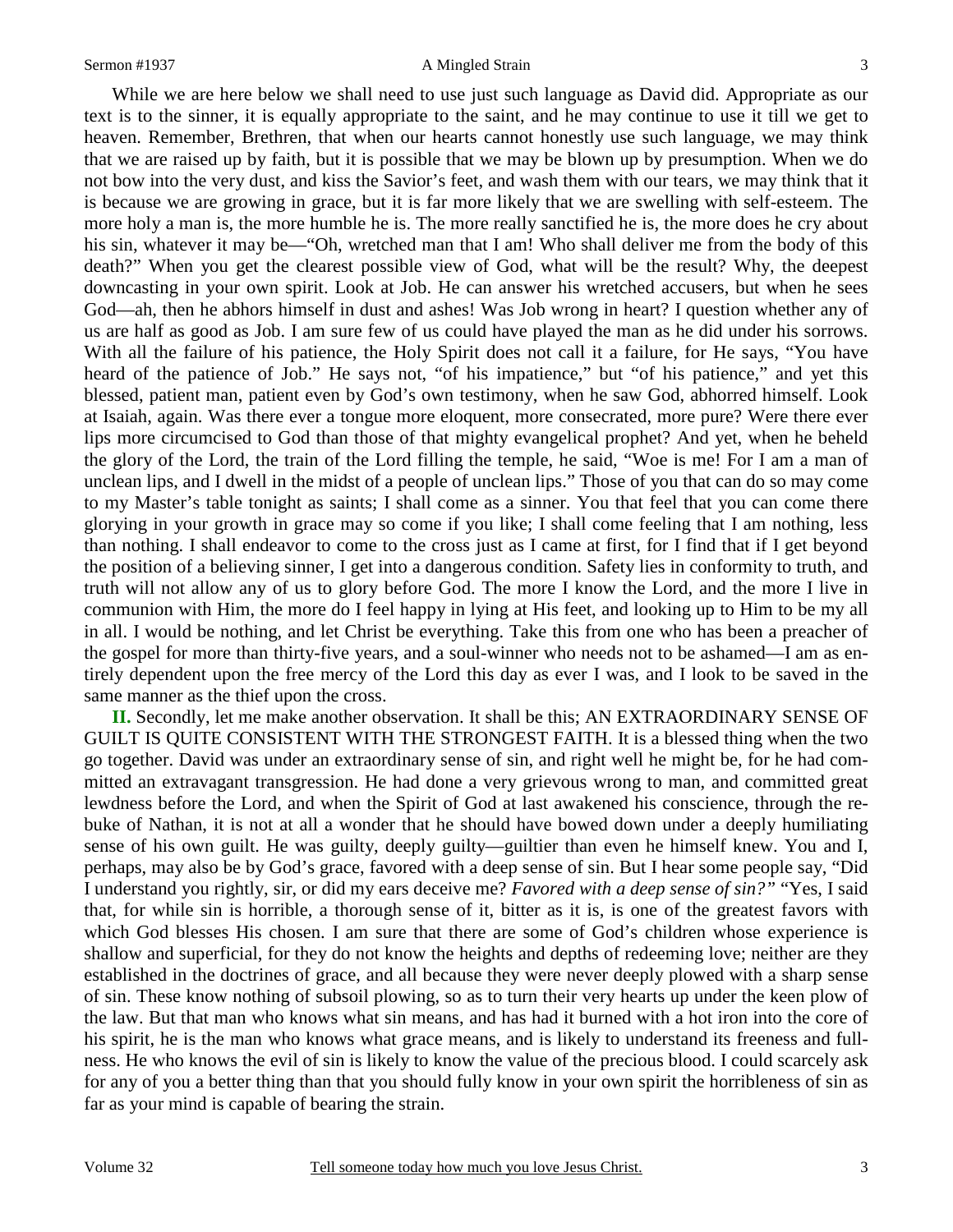David was so conscious of his guilt that *he compares himself to a leper*. The language of the text refers, I believe, to the cleansing of lepers. Hyssop was dipped in blood, and then the sacrificial blood was sprinkled upon the polluted individuals to make them clean. David felt that he had become a leprous man. He felt like one who had contracted the horrible, the polluting, the incurable disease, of leprosy. He felt that he was not fit to come near to God, or even to associate with his fellow man. He confessed that his guilt was such that he ought to be put away, shut out from the assembly of the people. His guilt had polluted a whole nation, of whom he was the representative, and to whom he was the example. Did you ever feel like that? I tell you that you do not know all the pollution of sin unless you have been made to feel yourself to be a polluted thing. If you had fifty leprosies, they would not pollute you like sin, for a poor leper is not really polluted; he may bear a grand and noble soul within that rotting body. Sin alone is real pollution, hellish pollution, abominable pollution. There is nothing in hell that is worse than sin, even the devil is only a devil because sin made him a devil; so that sin is the most horrible and intolerable evil that can fall upon the spirit of man. David felt that dreadful truth. But yet, mark you, though he felt the horror of the disease of sin, his faith was strong enough to make him use the confident language of the text, "Purge me with hyssop, and I shall be clean." "Black as my sin is, filthy as it is, if You do but purge me, O my God, I shall be clean."

*Yes, David is sure that God can cleanse him*. He pleads as one who has no question upon the matter towards God. His prayer is—"Do You purge me, and I shall be clean! Apply the precious blood of the great Sacrifice to me, O God, and I shall be whiter than snow!" There is about the Hebrew a sense which I could hardly give you, except I was to put it thus, "You will un-sin me." As though God would take his sin right away, and leave him without a speck of sin, without a single grain of it upon him. God could make him as if he had never sinned at all. Such is the power of the cleansing work of God upon the heart that He can restore innocence to us, and make us as if we had never been stained with transgression at all. Do you believe this? Do you believe this? Oh, you are a happy man, if, under the deepest conceivable sense of sin, you can still say, "Yes, I believe that He can wash me, and make me whiter than snow!"

 But will you follow me while I go a step farther? The words of our text are in the Hebrew in the future tense, and they might be read, "You shall purge me, and I shall be clean," so that David was not only certain about the power of God to cleanse him, but about the fact that God would do it, "You shall purge me." He cast himself, confessing his sin, at the feet of his God, and he said, "My God, I believe that, through the great Atonement, You will make me clean!" Have you faith like that of David? Do you believe this? Beloved, some of us can boldly say, "Yes, that we do; we believe not only that God can pardon us, but that He will, yes, that He has pardoned us, and we come to Him now, and plead that He would renew in us the cleansing work of the precious blood, and of the water, which flowed from the side of Christ, and so make us perfectly clean! Yes, we believe that He will do it; we are sure that He will, and we believe that He will continue to cleanse us till we shall need no more cleansing." Hart's hymn sings concerning the precious blood—

### *"If guilt removed returns and remains, Its power may be proved again and again."*

This witness is true and we set our seal to it.

 The Psalmist David believed that, although his sin was what it was, yet God could make a rapid cleansing of it. He speaks of the matter as worked promptly, and speedily. It took seven days to cleanse a leper, but David does not follow the type when the reality excels it. He says, "Purge me with hyssop, and I shall be clean." It is done directly, done at once—washed, and whiter than snow. It will not take seven days to wipe out the crimes of seven years, no, if a man had lived seventy years in sin, if he did but come to his God with humble confession, and if the precious blood of Jesus were applied to him, his sins would vanish in the twinkling of an eye. The two facts come together. "Purge me; I shall be clean. Wash me; I shall be whiter than snow." It is done at once. Note the rapidity of the cleansing.

 Mark the effectual character of the purgation. "Purge me, and I shall be clean." Not "I shall think that I am," but "I *shall* be. I shall be like a man perfectly healed of leprosy." Such a man was not purged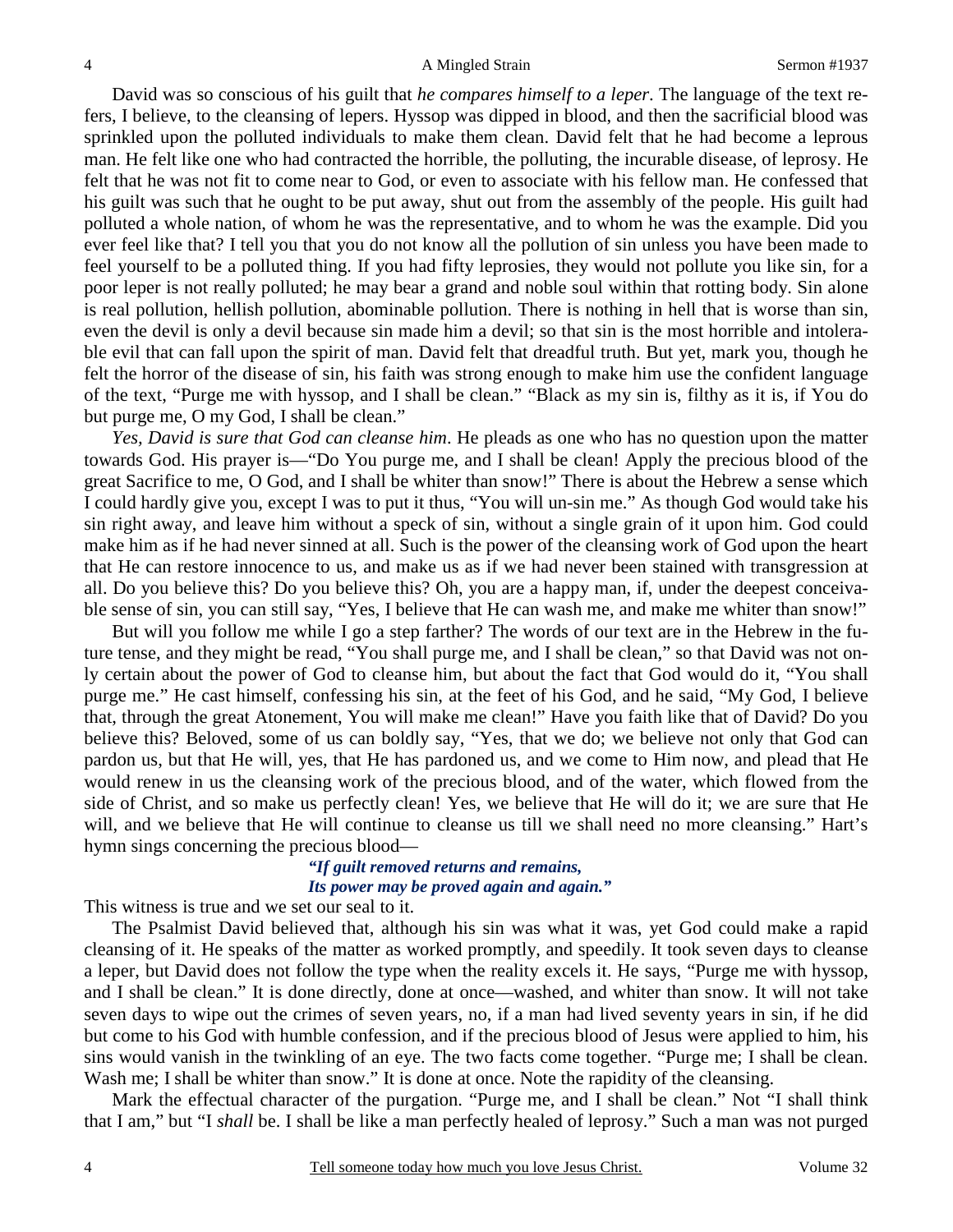#### Sermon #1937 **A** Mingled Strain 5

in theory, but in reality, so that he could go up to the court of the Lord's house, and offer his sacrifice among the rest of Israel. So, if you wash me, Lord, I shall be really clean! I shall have access to You, and I shall have fellowship with all Your saints.

 Once more—David believed that God could give him internal cleansing. "In the hidden parts," he says, "You shall make me to know wisdom." I do like that about the text. It is, "Purge *me* with hyssop and *I* shall be clean." Where?—Hands? Yes. Feet? Yes. Head? Yes. All this is good, but what about the heart? There is the part that you and I cannot cleanse, but God can. Imagination, conscience, memory, every inward faculty, the Lord can purge us in all these. "Purge me with hyssop, and I shall be clean." This includes the whole man. And this declaration falls from the lips of a man who knew himself to be as defiled as he could be, a very leper, only fit to be put away into his own house, and shut up there for fear of contaminating the rest of mankind. He boldly says, "If the Lord washes me, I shall be clean, I am certain of it. I shall be perfectly clean, and fit to have communion with Him."

 Notice one more remark on this point, namely, that David, while thus conscious of his sins, is so full of faith towards God that *he appropriates all the cleansing power of God to Himself*. "Wash *me,* and *I* shall be whiter than snow. Purge *me* with hyssop, and *I* shall be clean." There are four personal words in one verse. It is easy to believe that God can forgive sin in general, but that He can forgive mine in particular—that is the point. Yes, it is easy to believe that He can forgive man, but to believe that He will forgive such a poor specimen of the race as I am is quite another matter! To take personal hold upon divine blessings is a most blessed faculty. Let us exercise it. Can you do it? Brothers and sisters, can you do it? You that cannot call yourselves brothers and sisters, you far-away ones, can you come to Christ, all black and defiled as you are, and just believe in Him, that you shall be made whole? You will not be believing too much of the Great Sinners' Friend. According to your faith be it unto you.

**III.** This brings us to our third and last point, upon which I will speak with great brevity. Notice that A DEEP SENSE OF SIN AND A CONFIDENT FAITH IN GOD MAKE THE LORD'S NAME AND GLORY PRE-EMINENTLY CONSPICUOUS. God is the great actor in the text before us. He purges and He washes, and none but He. The sins and the cleansing are both of them too great to allow of any inferior handling.

*"Purge me."* He makes it all God's work. He does not say anything about the Aaronic priest. What a poor miserable creature the priest is when a soul is under a sense of sin! Have you ever met with a person who has been really broken in heart who has gone to a priest? If so, he has been made ashamed of his looking to man, for he has found him to be a broken cistern that can hold no water. Why, my brethren, if we had this platform full of popes, and one poor soul under a sense of sin to be comforted, the whole lot of them could not touch the sinner's wound, nor do anything to stanch the bleeding of his heart! No, no, the words of the best of men fall short of our need. As the dying monk said, *"Tua vulnera, Jesu!"*—"Your wounds, Jesus!" These can heal, but nothing else can. God must Himself wash us. Nothing short of His personal interposition will suffice.

 Now, notice the next word, "Purge me *with hyssop."* We must have faith, which is represented by hyssop. How little David makes of faith! He thinks of it only as the poor "hyssop." Many questions have been raised as to what hyssop was. I do not think that anybody knows. Whatever it may have been, it was a plant that had many little shoots and leaves, because its particular fitness was that the blood would cling to its many branches. Its use was that it stored the blood, and held it there in ruby drops upon each one of its sprays, and that is the particular suitability of faith for its peculiar office. It is an excellent thing in itself, but the particular virtue of faith lies in this—that it holds the blood so as to apply it. Scarlet wool was used in the ceremony of cleansing, and the scarlet wool was useful because it soaked in the blood, and held it within itself; but the hyssop was still more useful because, while it held the blood, it held it ready to drop. That is how faith holds the great Sacrifice; it holds the atoning blood upon every spray, ready to drop upon the tortured conscience. Faith is the sprinkling hyssop; it is nothing in itself, but it applies to the soul that which is our cleansing and our life.